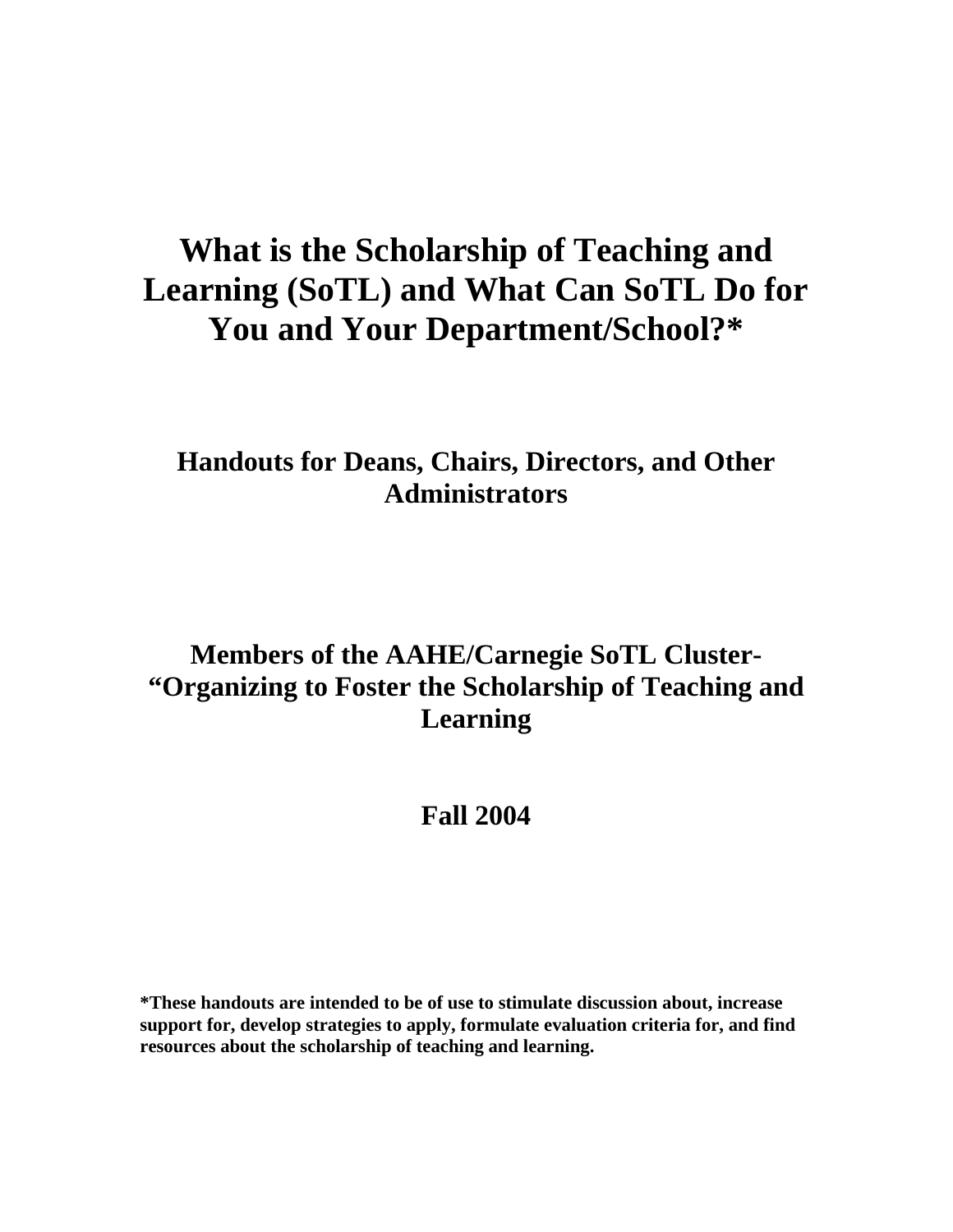#### **WHAT IS THE SCHOLARSHIP OF TEACHING AND LEARNING (SoTL) IN HIGHER EDUCATION?**

Kathleen McKinney, Cross Endowed Chair in the Scholarship in Teaching and Learning Illinois State University

#### **Example Definitions of SoTL**

In work at the Carnegie Foundation, the following definition has been used: **"problem posing about an issue of teaching or learning, study of the problem through methods appropriate to the disciplinary epistemologies, applications of results to practice, communication of results, self-reflection, and peer review"** (Cambridge, 2001).

Pat Hutchings (2002), senior scholar at the Carnegie Foundation, reminds us that SoTL builds on many past traditions in higher education including classroom and program assessment, K-12 action research, the reflective practice movement, peer review of teaching, traditional educational research, and faculty development efforts to enhance teaching and learning.

Martin, Benjamin, Prosser, and Trigwell (1999) argue that the scholarship of teaching is three related activities: **engagement with the existing knowledge on teaching and learning, self-reflection on teaching and learning in ones discipline, and public sharing of ideas about teaching and learning within the discipline**.

While Richlin (2001) argues, **"The scholarship part of the process involves composing selected portions of the investigation and findings [or integration or reflection] into a manuscript to be submitted to an appropriate journal or conference venue."**

At Illinois State University, we have agreed to conceptualize SoTL as **"systematic reflection/study on teaching and learning made public."** This definition was written in an attempt to include a wide range of research (broadly defined) on teaching and learning in the disciplines that is presented, published, or performed.

#### **Good Teaching, Scholarly Teaching, and SoTL**

Though there are connections among them, it is important to distinguish good teaching from scholarly teaching from the scholarship of teaching and learning. Though **good teaching** has been defined and operationalized in many ways (e.g., student satisfaction ratings, peer observation judgments, self reflective portfolios), good teaching is that which promotes student learning and other desired student outcomes. Good teaching will support department, college, and institutional missions and objectives. Decades of SoTL and other educational research provide us with a great deal of information on the practices that help promote learning (e.g., Astin, 1993; Chickering and Gamson, 1987; Pascarella & Terenzini, 1991).

**Scholarly teaching** involves taking a scholarly approach to teaching just as we would take a scholarly approach to other areas of knowledge and practice. Scholarly teachers view teaching as a profession and the knowledge base on teaching and learning as a second discipline in which to develop expertise. Thus, scholarly teachers do things such as reflect on their teaching, use classroom assessment techniques, discuss teaching issues with colleagues, try new things, and read and apply the literature on teaching and learning in their discipline and, perhaps, more generally. Scholarly teaching is closely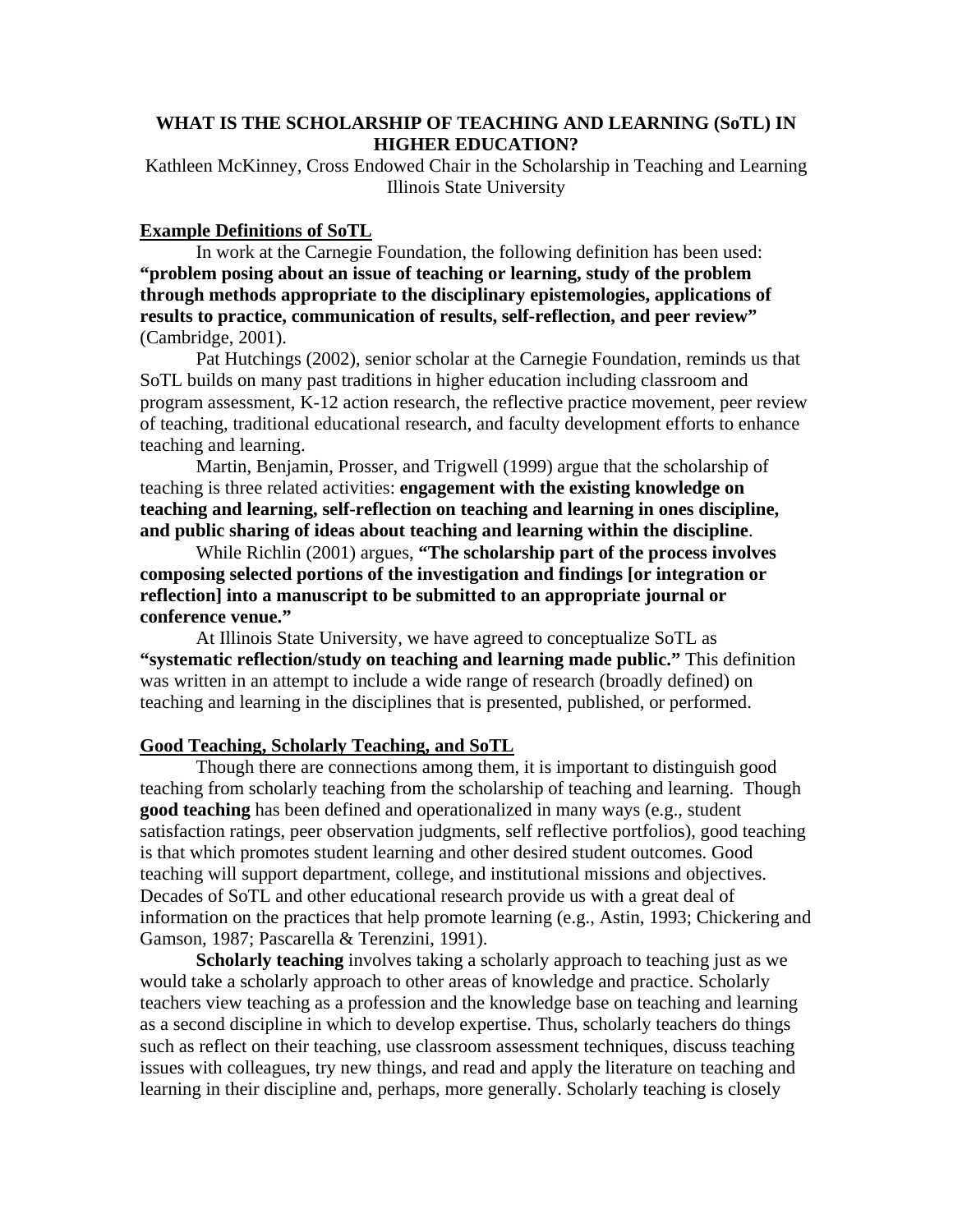linked to reflective practice (e.g., Brookfield, 1995; Schon, 1983). This conception of scholarly teaching is related to what Boyer (1990) labeled the scholarship of teaching.

**The scholarship of teaching and learning** involves systematic study of teaching and/or learning and the public sharing and review of such work through presentations, performances, or publications. "Study" is broadly defined given disciplinary differences in epistemology and the need for interdisciplinary SoTL. Presentations, performances, and publications may be local, regional, national or international. SoTL, then, shares established criteria of scholarship in general, such as that it is made public, can be reviewed critically by members of the appropriate community, and can be built upon by others to advance the field (Shulman, 2001). SoTL focuses on teaching and learning at the college level, and is primarily classroom and disciplinary based. Ideally, SoTL also involves application and use (McKinney, 2003).

#### **SoTL as a National and International Field of Study and Movement**

SoTL is not a short-term or local initiative or line of scholarship. There are journals, conferences, institutes, grants, discussions, etc. on SoTL at the national and international levels. Generally, such activities are a measure that scholarship in that area of the discipline is produced and is legitimate. These activities are embedded both in specific disciplines (and most disciplines have a peer-reviewed, college-level pedagogical journal, for example) and in organizations that cut across disciplinary borders such as American Association for Higher Education (AAHE), the Carnegie Foundation for the Advancement of Teaching, Pew Charitable Trusts, and many higher education institutions around the world. Federal governments in the UK and Australia (where higher education is much more centralized than here) have well funded SoTL initiatives. Issues of defining and rewarding SoTL are frequently discussed in these arenas. Though there is rarely complete consensus, shared opinions such as those expressed in these materials are created.

If anyone is interested in a lengthy bibliography of work on SoTL (not SoTL research but work about the field of SoTL), go to

http://www.sotl.ilstu.edu/resLinks/bibl.shtml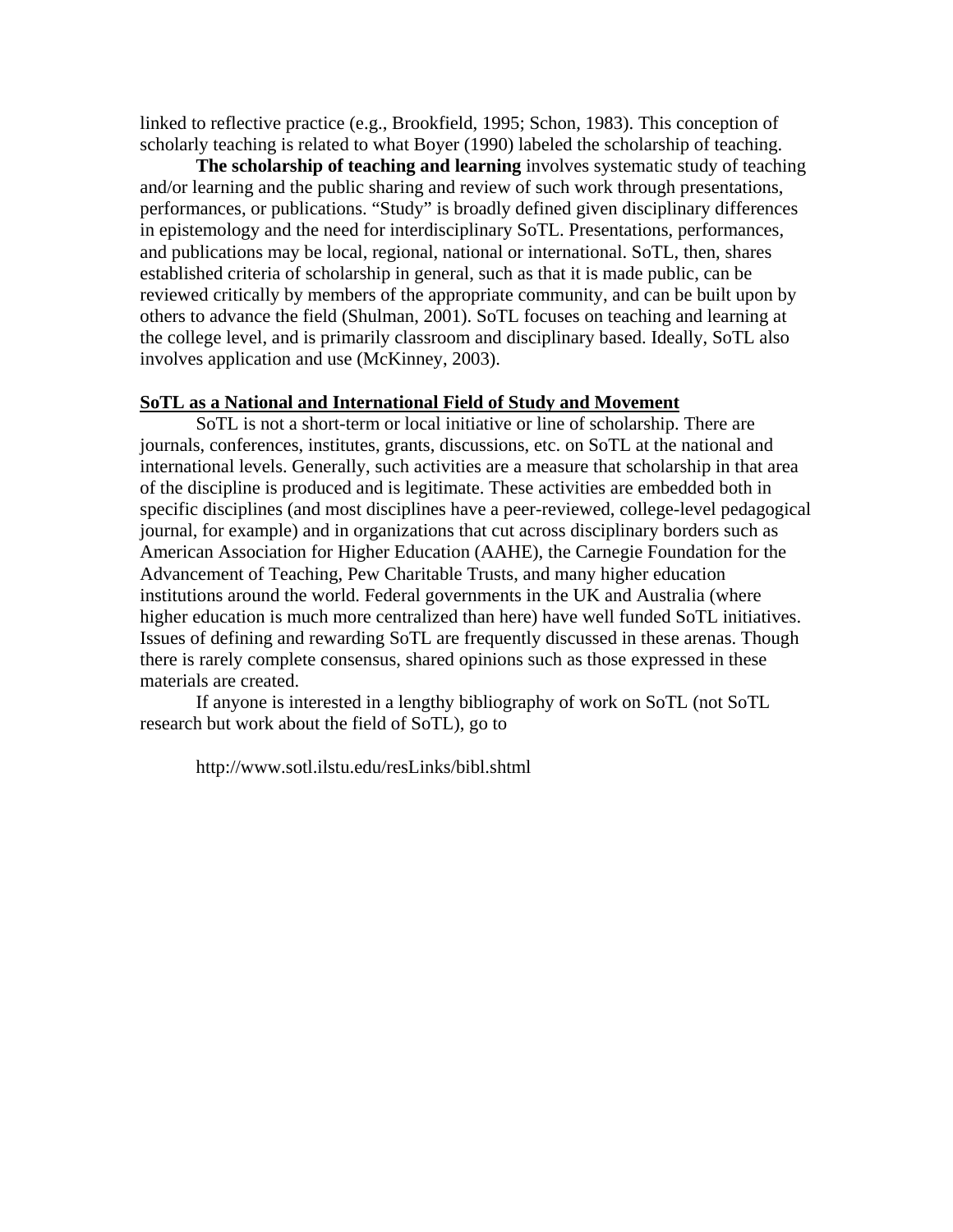#### **WHAT SoTL CAN DO FOR YOU AND YOUR DEPARTMENT/SCHOOL**  Cluster Team, Illinois State University

#### **The scholarship of teaching and learning (SoTL) can be very functional for departments/schools, their faculty, staff, and students. SoTL can...**

- Help with program assessment
- Be used in program review and accreditation
- Revitalize some senior faculty members
- Involve new networks and partnerships among faculty, staff, and students
- Provide research opportunities for students
- Bring in some outside funding (not much yet, but there are growing funding opportunities)
- Add publications and presentations to faculty accomplishments
- Provide opportunities to be involved in a national/international higher education initiative
- Be used to strengthen budget requests for additional operational or personnel funds
- Be added to graduate student training and preparing future faculty
- Increase faculty and department/school visibility in your discipline more broadly
- Increase faculty credentials for major internal and external teaching awards
- Demonstrate to job candidates that you value teaching
- Improve teaching and student learning in your department, school, and college

**There are a number of individuals on most campuses (e.g., teaching center staff, SoTL** 

**CASTL or Cluster Team Members, and various faculty members doing SoTL work) who can assist you and your department/school with strategies for the above uses of SoTL.**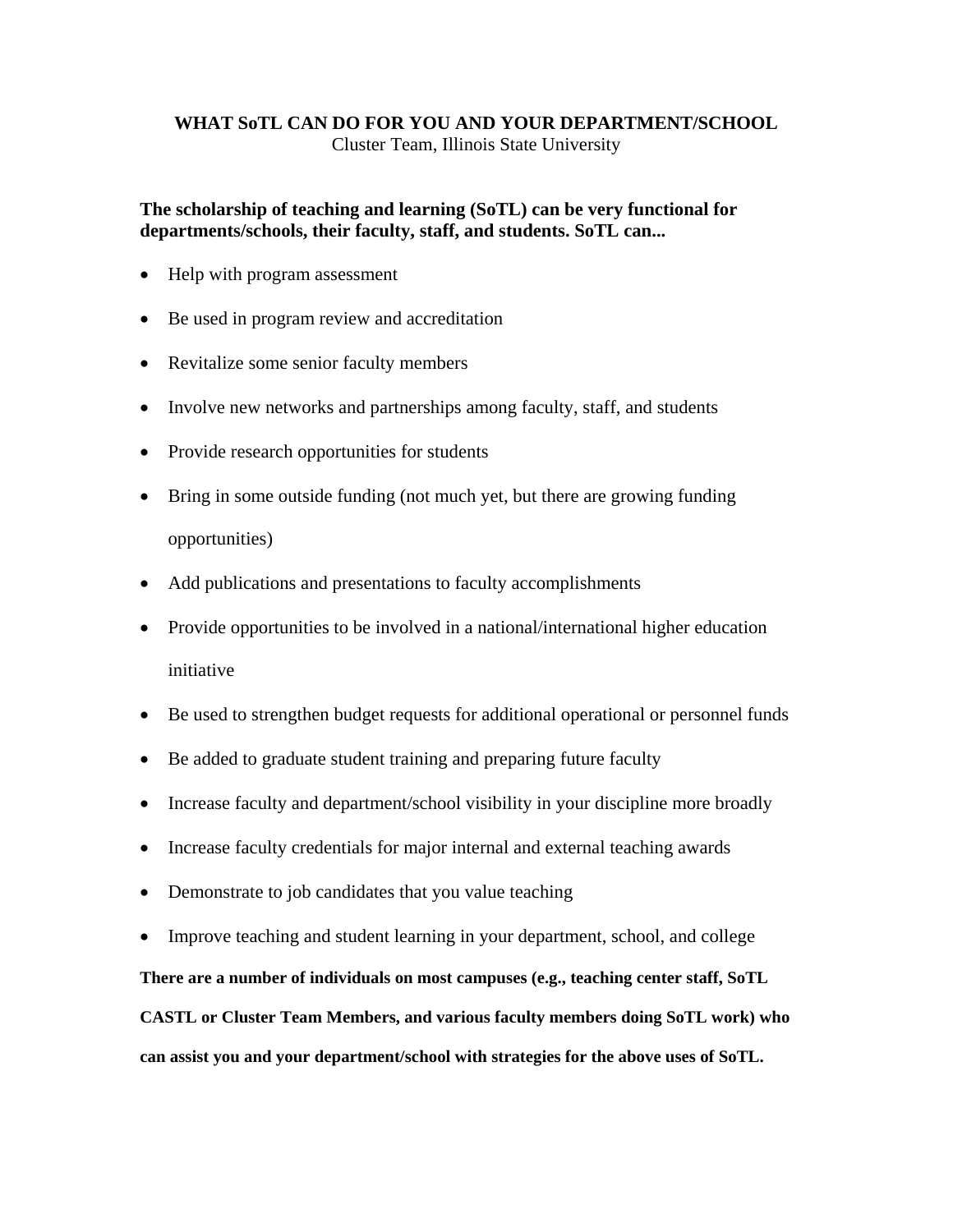#### **INTEGRATING AND SUPPORTING THE SCHOLARSHIP OF TEACHING AND LEARNING THROUGH ANNUAL EVALUATION AND PROMOTION AND TENURE DOCUMENTS**

Developed by the AAHE/Carnegie Cluster Team- Organizing to Foster SoTL

An important goal of advancing the Scholarship of Teaching and Learning (SoTL) is to incorporate it into the faculty evaluation system. We offer the following language to help campuses incorporate SoTL into the faculty evaluation system in order to provide faculty with additional scholarship options and opportunities.

"SoTL is integrating the experience of teaching with the scholarship of research. It is the ongoing and cumulative intellectual inquiry, through systematic observations and ongoing investigations, by faculty into the nature of learning and the impact of teaching upon it" (Hutchings & Schulman, 1999).

#### **Evaluation Standards:**

The Scholarship of Teaching and Learning (SoTL) is a form of the scholarship of discovery and/or the scholarship of integration. SoTL that is methodologically rigorous, makes a significant contribution, receives peer review, and is made public as described below should be rewarded as the scholarship of discovery or integration and, thus, by ISU ASPT guidelines under "scholarship and creative productivity." The relative value of SoTL compared to other forms of scholarship may be less, equal, or greater depending on factors such as institutional mission, department/discipline characteristics and culture, and individual assignments.

- 1. SoTL exhibits methodological rigor
	- Systematic and deliberate study of teaching and learning
	- Qualitative and quantitative methods are appropriate
	- Evaluation is based on the standards of qualitative and/or quantitative traditions in the discipline
- 2. SoTL has substantive implications/outcomes as evidenced by any or all of the following
	- Results of research are applied to the practice of teaching
	- Applicability and utility of research extend beyond the site of research
	- Results of research enhance the quality of teaching and learning
	- Development of new or significantly revised theoretical understanding or applied knowledge
	- Illustrates how traditional course issues/materials can be addressed in new ways
- 3. SoTL is peer reviewed
	- Qualified scholars in relevant fields constitute peers
	- The reviewers critically evaluate the work's rigor and implications
- 4. SoTL is made public
	- Scholars share the work to affect practice of others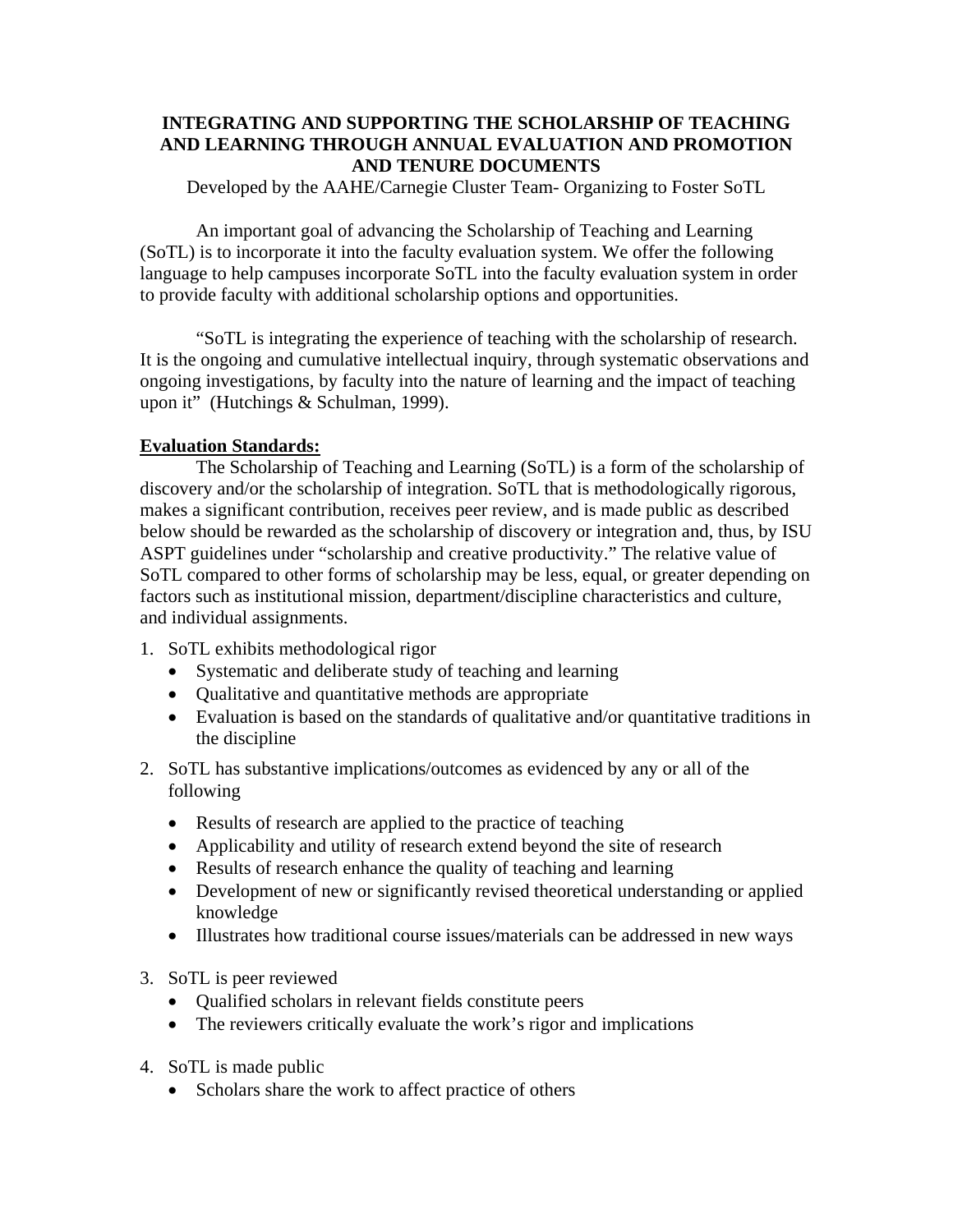• Scholars use conventional academic venues appropriate to the discipline to disseminate the work including presentations, journals, juried exhibits, etc.

#### **Selected Websites for information, opportunities, and links to other sites**

Scholarship of Teaching and Learning (SoTL) web site at Illinois State University- Home page

<http://www.sotl.ilstu.edu/>

Bibliography of readings related to SoTL <http://www.sotl.ilstu.edu/resLinks/selBibl.shtml>

SoTL Researcher Collaboration Database <http://www.sotl.ilstu.edu/sotlcollaboration/>

Carnegie Foundation for the Advancement of Teaching [http://www.carnegiefoundation.org](http://www.carnegiefoundation.org/)

#### **References used in this document**

- Astin, Alexander W. (1993). *What Matters in College: Four Critical Years Revisited*. San Francisco, CA: Jossey-Bass.
- Boyer, E. (1990). *Scholarship Reconsidered: Priorities of the Professoriate.* San Francisco: Jossey-Bass.
- Brookfield, S. D. (1995). *Becoming a Critically Reflective Teacher.* San Francisco: Jossey-Bass.
- Cambridge, B. (2001). Fostering the Scholarship of Teaching and Learning: Communities of Practice. Pps. 3-16 in *To Improve the Academy*. D. Lieberman and C. Wehlburg, Eds. Bolton, MA: Anker.
- Chickering, A. W. and Gamson, Z.F. (1987). Principles for Good Practice in Undergraduate Education. *The Wingspread Journal, June.*
- Hutchings, P. (2002). Informal handout and remarks at the SoTL Community of Practice. Annual meetings of the American Association for Higher Education, Chicago, March.
- Hutchings, P., & Schulman, L. (1999, September/October). The Scholarship of Teaching and Learning: New Elaborations, New Developments. Change, 31(5), 10-15.
- Martin, E., Benjamin, J., Prosser, M., and Trigwell, K. (1999). Scholarship of Teaching: A Study of the Approaches of Academic Staff. PPS. 326-331 in *Improving Student Learning: Improving Student Learning Outcomes*. C. Rust (ed.). Oxford: Oxford Centre for Staff Learning and Development, Oxford Brookes University.
- McKinney, K. (2004). The Scholarship of Teaching and Learning: Past Lessons, Current Challenges, and Future Visions. *To Improve the Academy, 22,* 1-19.
- McKinney, K. (2003). Applying the Scholarship of Teaching and Learning: How Can We Do Better? *The Teaching Professor,* August-September: 1,5,8.
- Schon, D. A. (1983). *The Reflective Practioner.* New York: Basic Books.